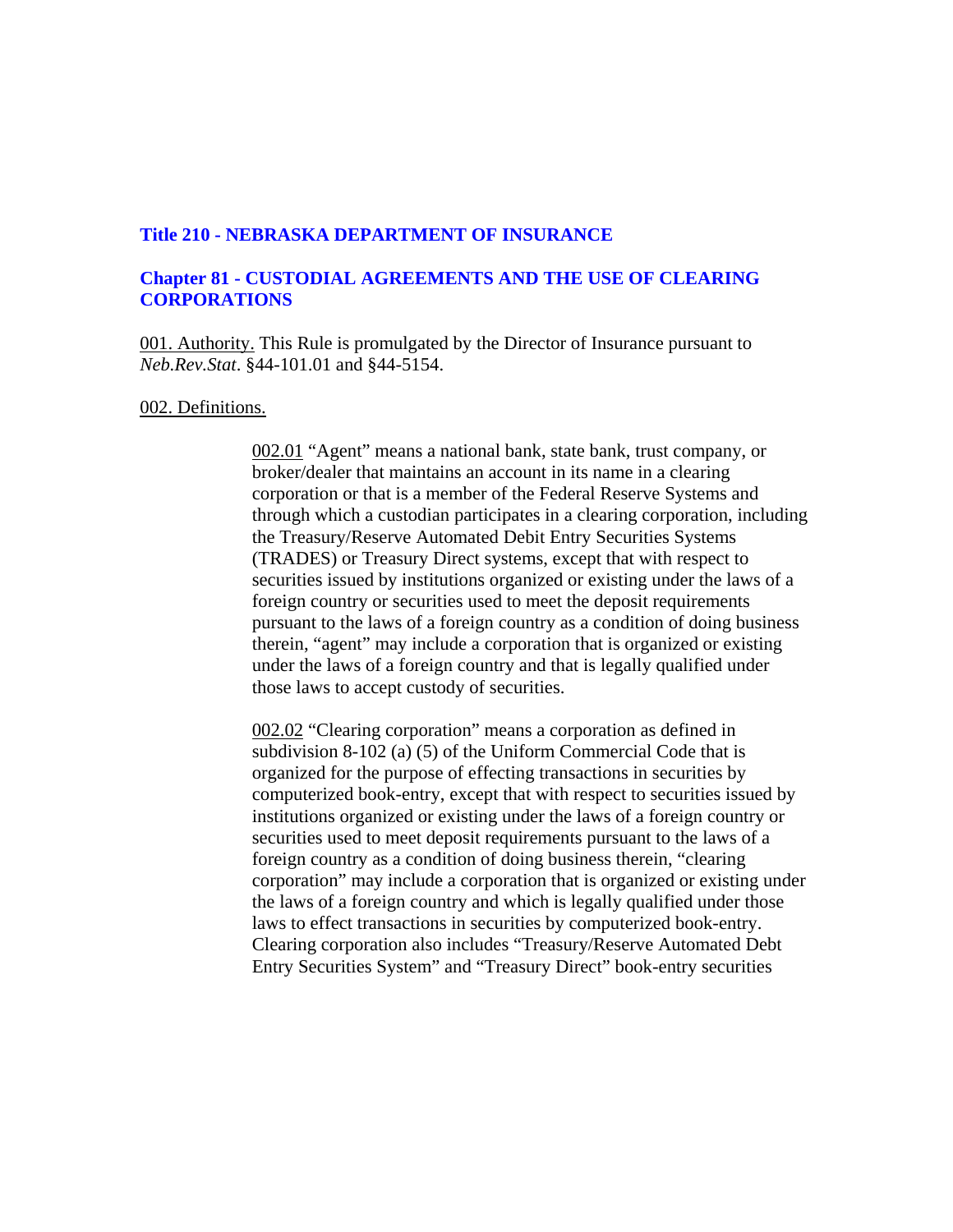systems established pursuant to 31 U.S.C. § 3100 *et seq*., 12 U.S.C. pt. 391 and 5 U.S.C. pt. 301.

002.03 "Custodian" means:

002.03(a) A national bank, state bank or trust company that shall at all times during which it acts as a custodian pursuant to the Insurers Investment Act be no less than adequately capitalized as determined by the standards adopted by United States banking regulators and that is regulated by either state banking laws or is a member of the Federal Reserve System and that is legally qualified to accept custody of securities in accordance with the standards set forth below, except that with respect to securities issued by institutions organized or existing under the laws of a foreign country, or securities used to meet the deposit requirements pursuant to the laws of a foreign country as a condition of doing business therein, "custodian" may include a bank or trust company incorporated and organized under the laws of a country other than the United States that is regulated as such by that country's government or an agency thereof that shall at all times during which it acts as a custodian pursuant to this regulation be no less than adequately capitalized as determined by the standards adopted by international banking authorities and that is legally qualified to accept custody of securities; or

002.03(b) A broker/dealer that shall be registered with and subject to jurisdiction of the Securities and Exchange Commission, maintains membership in the Securities Investor Protection Corporation, and has a tangible net worth equal to or greater than two hundred fifty million dollars (\$250,000,000).

002.04 "Custodied securities" means securities held by the custodian or its agent or in a clearing corporation, including the Treasury/Reserve Automated Debt Equity Securities System (TRADES) or Treasury Direct systems.

002.05 "Securities' certificate" has the same meaning as that defined in Section 8-102 (a) (16) of the Uniform Commercial Code.

002.06 "Security" has the same meaning as that defined in Section 8-102 (a) (15) of the Uniform Commercial Code.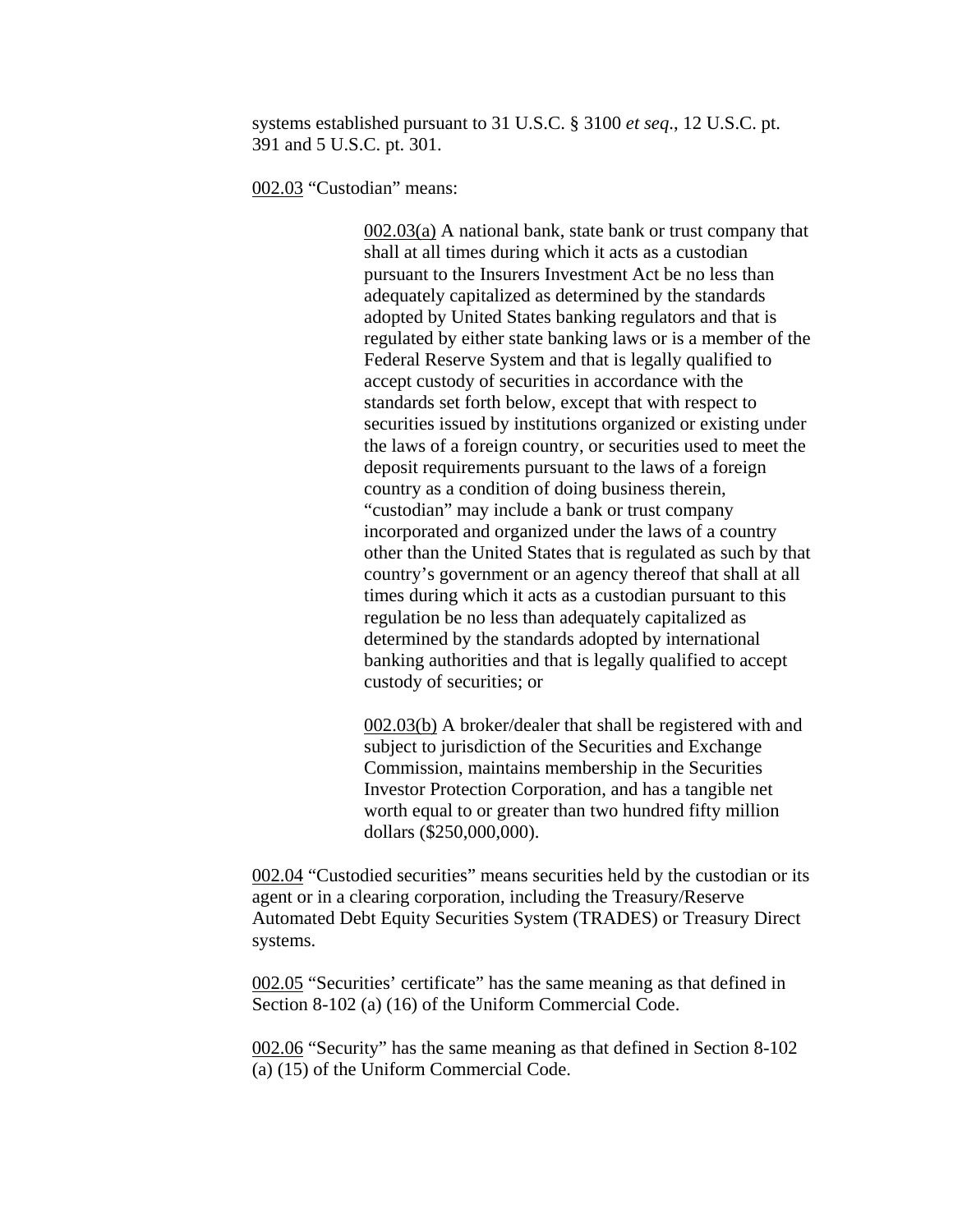002.07 "Tangible net worth" means shareholders equity, less intangible assets, as reported in the broker/dealer's most recent Annual or Transition Report pursuant to Section 13 or 15(d) of the Securities Exchange Act of 1934 (S.E.C. Form 10-K) filed with the Securities and Exchange Commission.

002.08 "Treasury/Reserve Automated Debt Entry Securities System ("TRADES") and "Treasury Direct" mean the book-entry securities systems established pursuant to 31 U.S.C. § 3100 *et seq*., 12 U.S.C. pt. 391 and 5 U.S.C. pt 301. The operation of TRADES and Treasury Direct are subject to 31 C.F.R. pt. 357 *et seq*.

002.09 The remaining definitions of *Neb. Rev. Stat*. §44-5103 apply for purposes of this chapter.

#### 003. Custody Agreements/Requirements.

003.01 An insurance company may, by written agreement with a custodian, provide for the custody of its securities with that custodian. The securities that are the subject of the agreement may be held by the custodian or its agent or in a clearing corporation.

003.02 The agreement shall be in writing and shall be authorized by a resolution of the board of directors of the insurance company or of an authorized committee of the board. The terms of the agreement shall comply with the following:

> 003.02(a) Securities' certificates held by the custodian shall be held separate from the securities' certificates of the custodian and all of its other customers.

> 003.02(b) Securities held indirectly by the custodian and securities in a clearing corporation shall be separately identified on the custodian's official records as being owned by the insurance company. The records shall identify which securities are held by the custodian or by its agent and which securities are in a clearing corporation. If the securities are in a clearing corporation, the records shall also identify where the securities are and if in a clearing corporation, the name of the clearing corporation and if through an agent, the name of the agent.

> 003.02(c) All custodied securities that are registered shall be registered in the name of the company or in the name of a nominee of the company or in the name of the custodian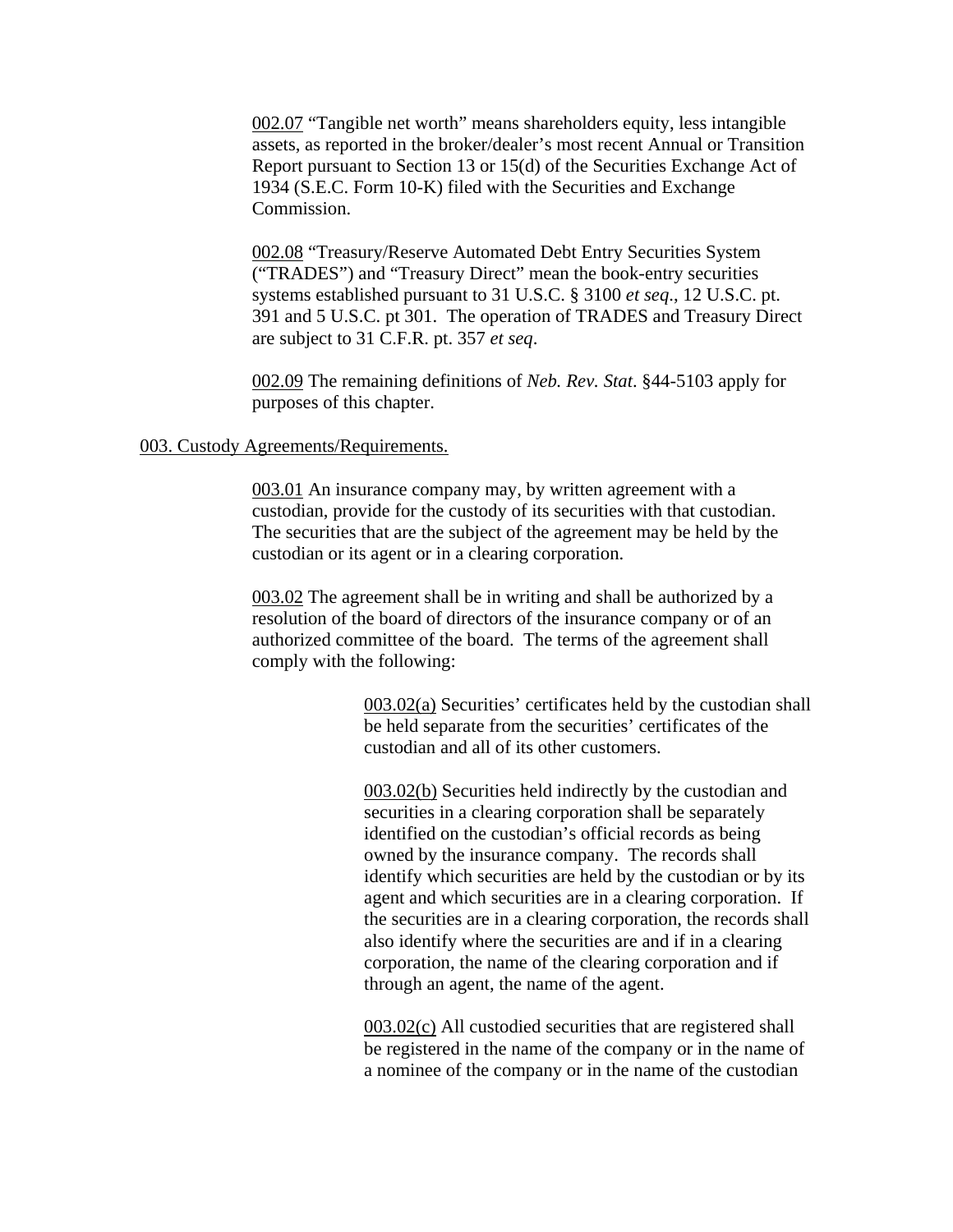or its nominee or, if in a clearing corporation, in the name of the clearing corporation or its nominee.

003.02(d) Custodied securities shall be held subject to the instructions of the insurance company and shall be withdrawable upon the demand of the insurance company.

003.02(e) The custodian shall be required to send or cause to be sent to the insurance company a confirmation of all transfers of custodied securities to or from the account of the insurance company. In addition, the custodian shall be required to furnish no less than monthly the insurance company with reports of holdings of custodied securities at times and containing information reasonably requested by the insurance company. The custodian's trust committee's annual reports of its review of the insurer' trust accounts shall also be provided to the insurer. Reports and verifications may be transmitted in electronic or paper form.

003.02(f) During the course of the custodian's regular business hours, an officer or employee of the insurance company, an independent accountant selected by the insurance company and a representative of an appropriate regulatory body shall be entitled to examine, on the premises of the custodian, the custodian's records relating to custodied securities, but only upon furnishing the custodian with written instructions to that effect from an appropriate officer of the insurance company.

 $003.02(g)$  The custodian and its agents shall be required to send to the insurance company:

> $003.02(g)(i)$  All reports which they receive from a clearing corporation on their respective systems of internal accounting control, and

 $003.02(g)(ii)$  Reports prepared by outside auditors on the custodians or its agent's internal accounting control of custodied securities that the insurance company may reasonably request.

003.02(h) The custodian shall maintain records sufficient to determine and verify information relating to custodied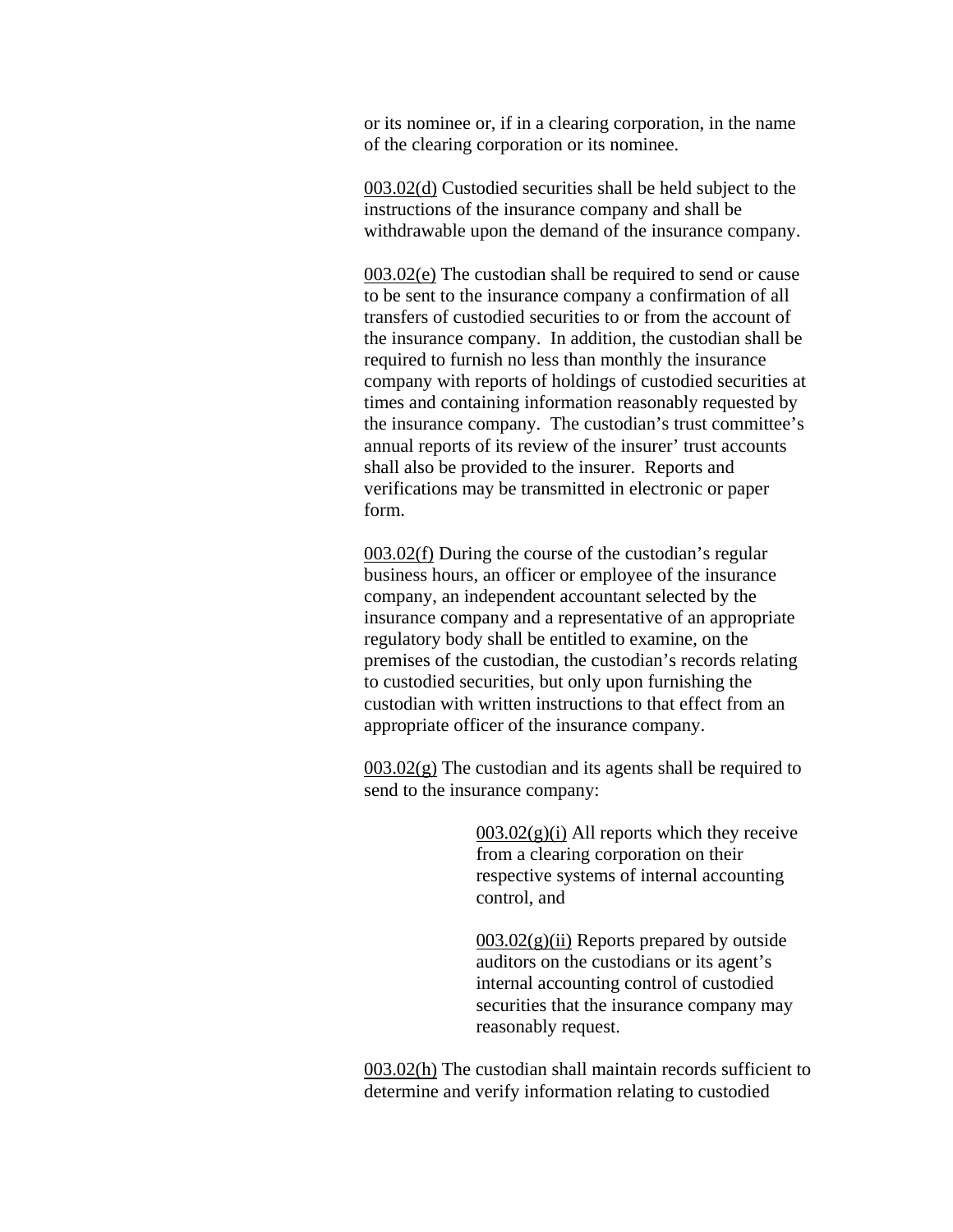securities that may be reported in the insurance company's annual statement and supporting schedules and information required in an audit of the financial statements of the insurance company.

003.02(i) The custodian shall provide, upon written request from an appropriate officer of the insurance company, the appropriate affidavits, substantially in the form attached to this regulation, with respect to custodied securities.

003.02(j) A national bank, state bank or trust company shall secure and maintain insurance protection in an adequate amount covering the bank's or trust company's duties and activities as custodian for the insurer's assets, and shall state in the custody agreement that protection is in compliance with the requirements of the custodian's banking regulator. A broker/dealer shall secure and maintain insurance protection for each insurance company's custodied securities in excess of that provided by the Securities Investor Protection Corporation in an amount equal to or greater than the market value of each respective insurance company's custodied securities. The director may determine whether the type of insurance is appropriate and the amount of coverage is adequate.

003.02(k) The custodian shall be obligated to indemnity the insurance company for any loss of custodied securities, except that the custodian shall not be so obligated to the extent that the loss was caused by other than the negligence or dishonesty of the custodian.

003.02(l) In the event that there is a loss of custodied securities for which the custodian shall be obligated to indemnify the insurance company as provided in 003.02(k), the custodian shall promptly replace the securities or the value thereof and the value of any loss of rights or privileges resulting from the loss of securities.

003.02(m) The agreement may provide that the custodian will not be liable for a failure to take an action required under the agreement in the event and to the extent that the taking of the action is prevented or delayed by war (whether declared or not and including existing wars), revolution, insurrection, riot, civil commotion, act of God, accident, fire, explosion, stoppage of labor, strikes or other differences with employees, laws, regulations, orders or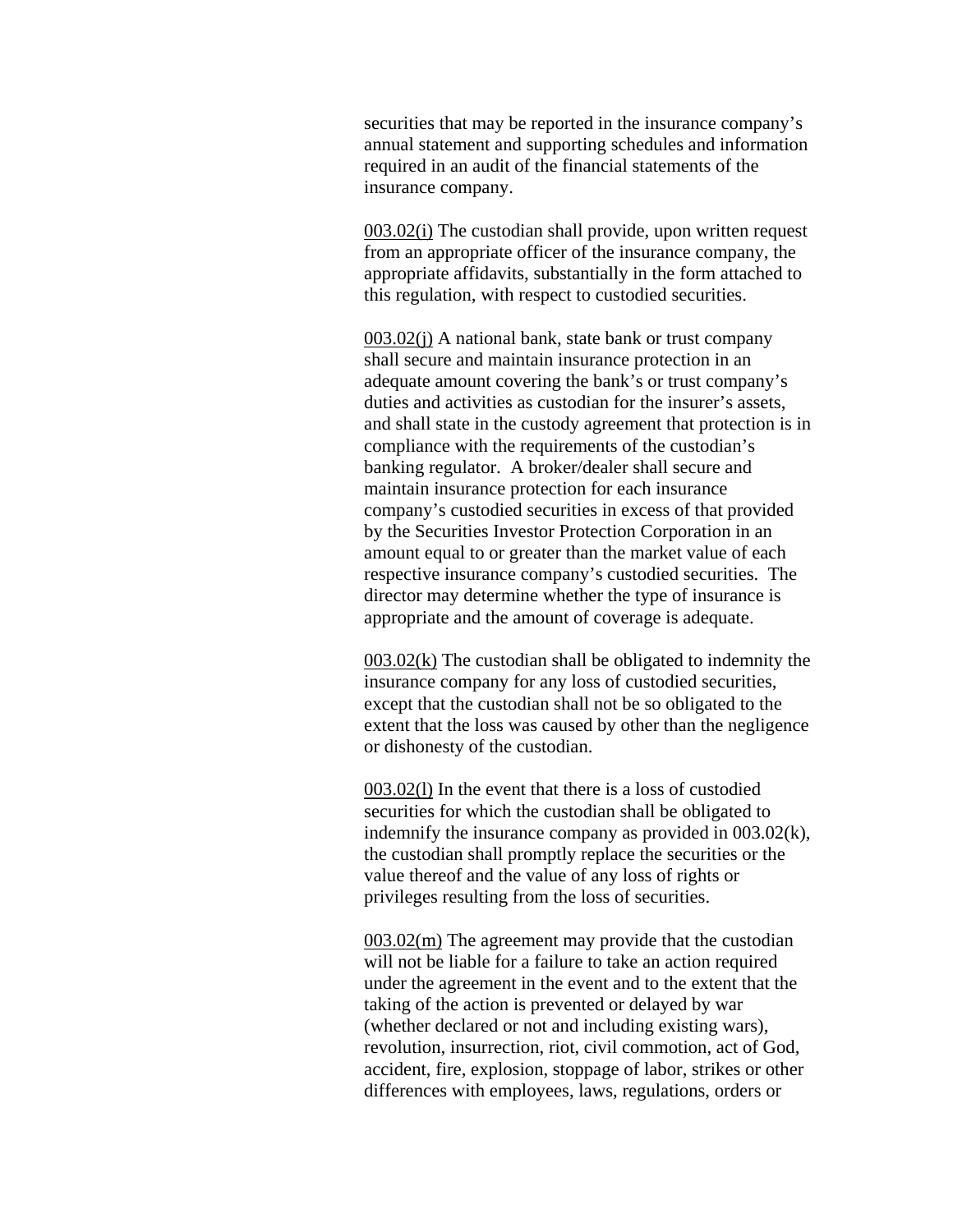other acts of any governmental authority, or any other cause whatever beyond its reasonable control.

 $003.02(n)$  In the event that the custodian gains entry in a clearing corporation through an agent, there shall be an agreement between the custodian and the agent under which the agent shall be subject to the same liability for loss of custodied securities as the custodian. However, if the agent shall be subject to regulation under the laws of a jurisdiction that is different from the jurisdiction the laws of which regulate the custodian, the Commissioner or Director of Insurance of the state of domicile of the insurance company may accept a standard of liability applicable to the agent that is different from the standard of liability applicable to the custodian.

003.02(o) The custodian shall provide written notification to the insurer's domiciliary commissioner if the custodial agreement with the insurer has been terminated or if 100% of the account assets in any one custody account have been withdrawn. This notification shall be remitted to the insurance commissioner within three (3) business days of receipt by the custodian of the insurer's written notice of termination or within three (3) business days of the withdrawal of 100% of the account assets.

004. Severability provision. If any section or portion of a section of this rule or the applicability thereof to any person or circumstance is held invalid by a court, the remainder of the rule or the applicability of such provision to other persons or circumstances shall not be affected thereby.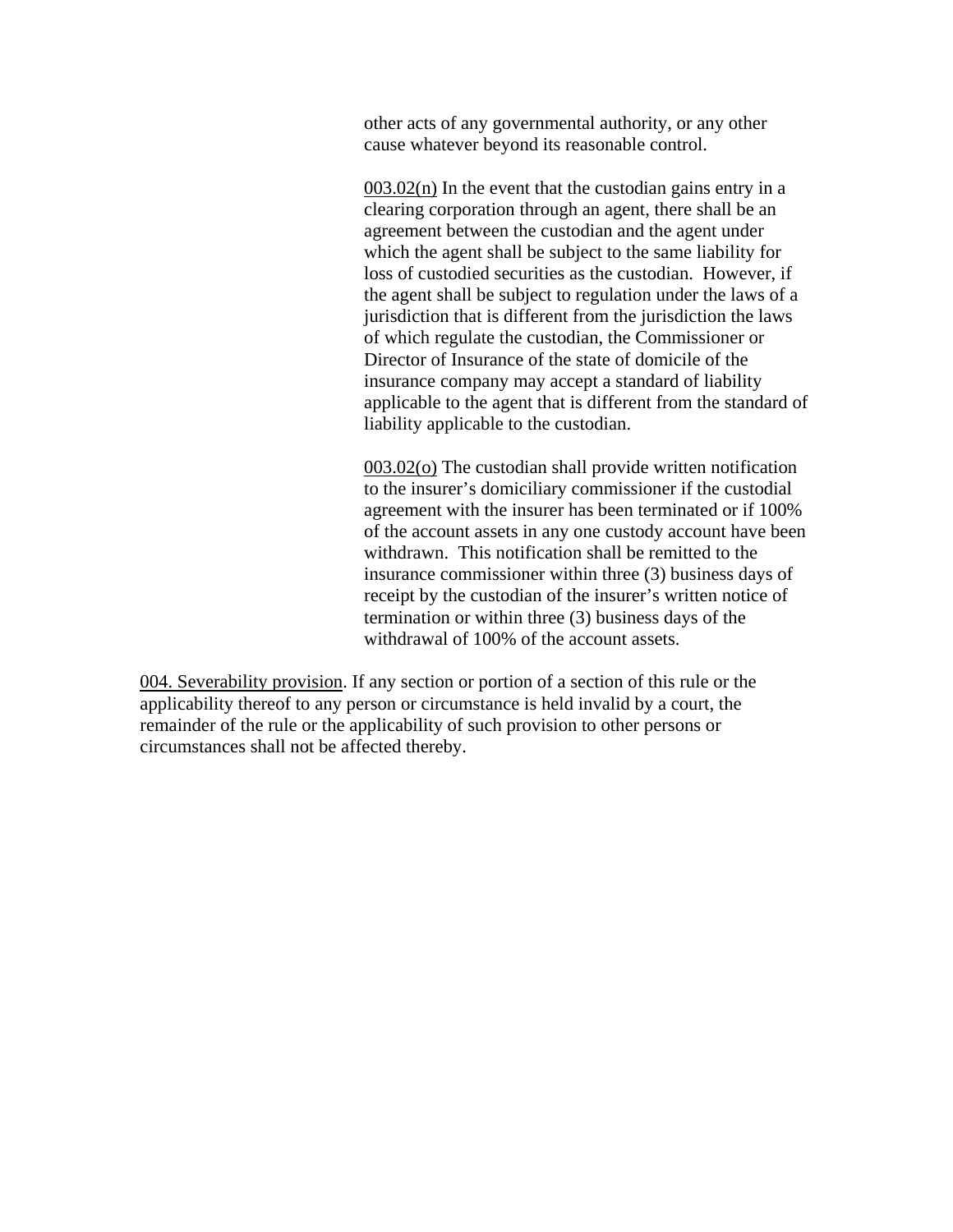### FORM A

### CUSTODIAN AFFIDAVIT

[For use by a custodian where securities entrusted to its care have not been redeposited elsewhere.]

| COUNTY OF                                                                                              | SS. |                                     |
|--------------------------------------------------------------------------------------------------------|-----|-------------------------------------|
|                                                                                                        |     | being duly sworn deposes and states |
|                                                                                                        |     |                                     |
| corporation organized under and pursuant to the laws of the                                            |     |                                     |
|                                                                                                        |     | (hereinafter                        |
| called the "corporation"):                                                                             |     |                                     |
| That his or her duties involve supervision of activities as custodian and records relating<br>thereto; |     |                                     |

That the corporation is custodian for certain securities of \_\_\_\_\_\_\_\_\_\_\_\_\_\_\_\_\_\_\_\_ having a place of business at  $\overline{\phantom{a}}$ (hereinafter called the "insurance company") pursuant to an agreement between the

corporation and the insurance company; That the schedule attached hereto is a true and complete statement of securities (other than those caused to be deposited with The Depository Trust Company or like entity or a Federal Reserve Bank under the TRADES or Treasury Direct systems) which were in the

custody of the corporation for the account of the insurance company as of the close of business on  $\cdot$ ; that, unless otherwise indicated on the schedule, the next maturing and all subsequent coupons were then either attached to coupon bonds or in the process of collection; and that, unless otherwise shown on the schedule, all such securities were in bearer form or in registered form in the name of the insurance company or its nominee or of the corporation or its nominee, or were in the process of being registered in such form;

That the corporation as custodian has the responsibility for the safekeeping of such securities as that responsibility is specifically set forth in the agreement between the corporation as custodian and the insurance company; and

That, to the best of his or her knowledge and belief, unless otherwise shown on the schedule, the securities were the property of the insurance company and were free of all liens, claims or encumbrances whatsoever.

| Subscribed and sworn to |                                            |
|-------------------------|--------------------------------------------|
| before me this<br>day   |                                            |
| of                      | Vice President or other authorized officer |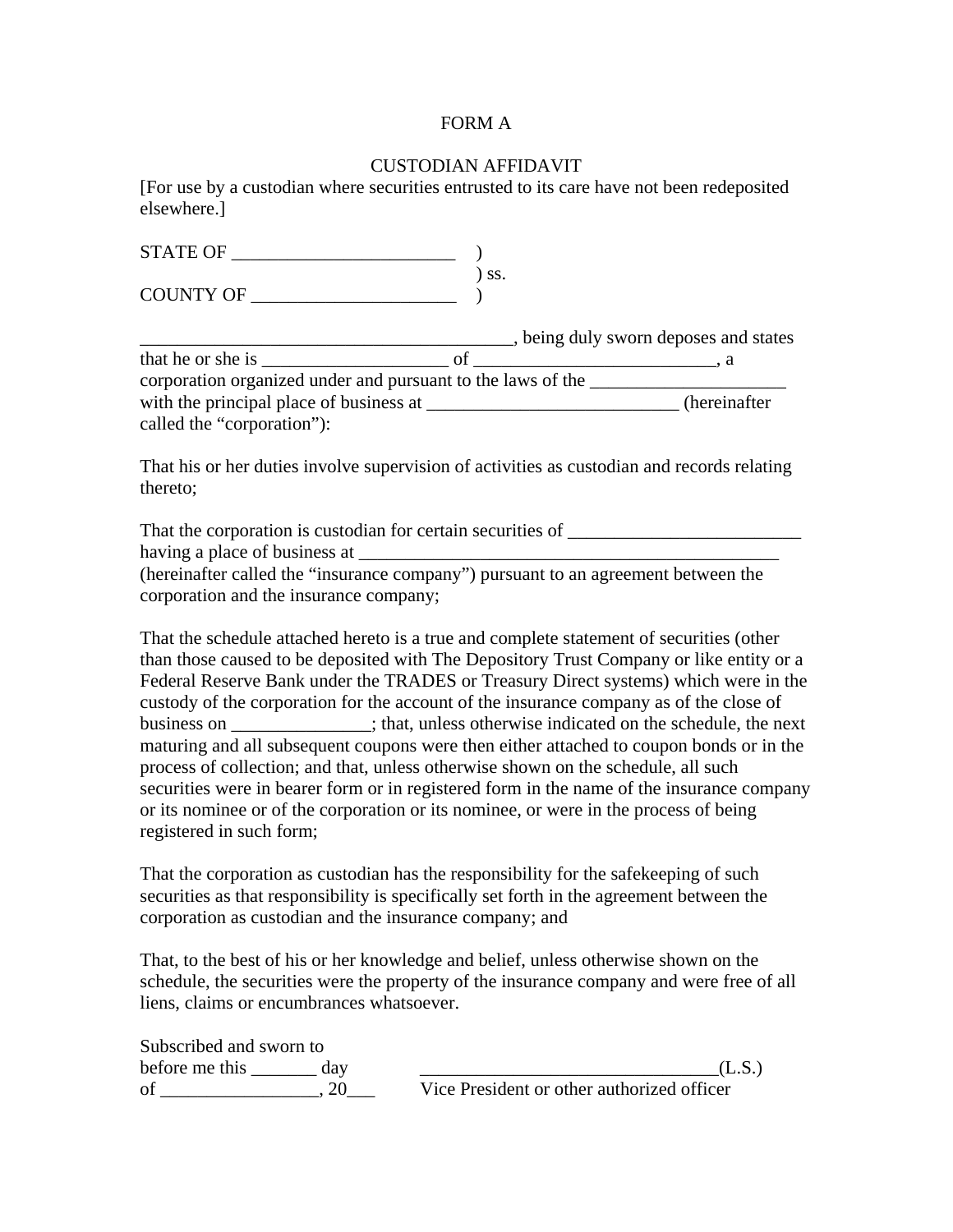# FORM B

# CUSTODIAN AFFIDAVIT

[For use in instances where a custodian corporation maintains securities on deposit with The Depository Trust Company or like entity.]

| $STATE OF $ (                                                                                                                                                 |            |                                                                                             |
|---------------------------------------------------------------------------------------------------------------------------------------------------------------|------------|---------------------------------------------------------------------------------------------|
|                                                                                                                                                               | $\int$ SS. |                                                                                             |
| COUNTY OF                                                                                                                                                     |            |                                                                                             |
|                                                                                                                                                               |            |                                                                                             |
|                                                                                                                                                               |            |                                                                                             |
| corporation organized under and pursuant to the laws of the                                                                                                   |            |                                                                                             |
|                                                                                                                                                               |            |                                                                                             |
| called the "corporation"):                                                                                                                                    |            |                                                                                             |
| and records relating thereto;                                                                                                                                 |            | That his or her duties involve supervision of activities as of the corporation as custodian |
|                                                                                                                                                               |            |                                                                                             |
|                                                                                                                                                               |            |                                                                                             |
| (hereinafter called the "insurance company") pursuant to an agreement between the<br>corporation and the insurance company;                                   |            |                                                                                             |
| That the corporation has caused certain of such securities to be deposited with<br>and that the schedule attached hereto is a true and complete               |            |                                                                                             |
| statement of the securities of the insurance company of which the corporation was                                                                             |            |                                                                                             |
|                                                                                                                                                               |            | custodian as of the close of business on ____________________________, and which were so    |
| deposited on such date;                                                                                                                                       |            |                                                                                             |
| That the corporation as custodian has the responsibility for the safekeeping of the<br>securities both in the possession of the corporation or deposited with |            |                                                                                             |
| as is specifically set forth in the agreement between the                                                                                                     |            |                                                                                             |
| corporation as custodian and the insurance company; and                                                                                                       |            |                                                                                             |
| That, to the best of his or her knowledge and belief, unless otherwise shown on the                                                                           |            |                                                                                             |
|                                                                                                                                                               |            | schedule, the securities were the property of the insurance company and were free of all    |

liens, claims or encumbrances whatsoever. Subscribed and sworn to

before me this  $\frac{day}{x^2 - y^2 - y^2}$   $\frac{day}{y^2 - y^2 - y^2}$   $\frac{y^2 - y^2}{y^2 - y^2 - y^2}$  (L.S.) Vice President or other authorized officer